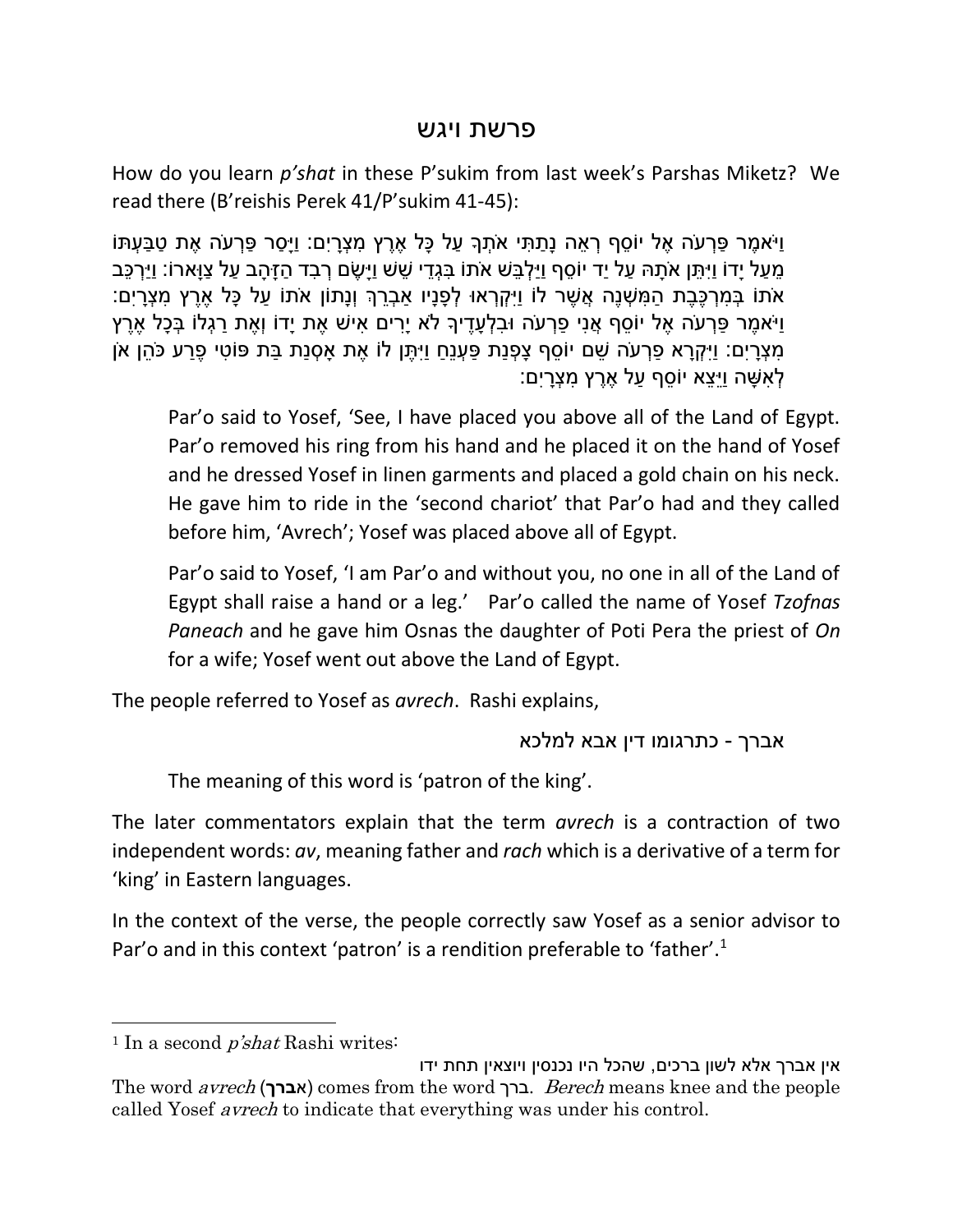It is interesting to note in these verses in which Yosef is given two new names – *avrech* and *Tzofnas Paneach* that the Posuk still refers to him as Yosef.

In fact, in the very verse in which he is called *Tzofnas Paneach*, the Torah then concludes and writes:

וַיֵ ֵצא יֹו ֵסף ַעל ֶאֶרץ ִּמ ְצָריִּם:

*Yosef* went out above the Land of Egypt.

He was still Yosef and that is not necessarily a contradiction to the names that Egypt and Par'o bestowed upon him. Although we never again see his name as *Tzofnas Paneach* throughout Tanach, it certainly seems that Yosef was addressed by that name, or by the name *avrech*.

There is no contradiction in the use of name 'Yosef' in this verse because it is only the narrative of the verse that refers to him as Yosef. The Torah retains his name as Yosef whereas, seemingly, the people refer to him by the name that Par'o bestowed upon him –*Tzofnas Paneach*, the 'hidden solver' or as *avrech* – the King's patron.

However, this assumption is challenged by a Posuk in this week's Parshas Vayigash. How does the Torah describe the Egyptian reaction to Yosef's revelation?

We read (B'reishis Perek 45/Posuk 16):

וְ ַהקֹּל נִּ ְׁש ַמע ֵבית ַפ ְרעֹּה ֵלאמֹּר ָבאו ֲא ֵחי יֹו ֵסף וַיִּי ַטב ְב ֵעינֵי ַפ ְרעֹּה ו ְב ֵעינֵי ֲע ָבָדיו:

The voice was heard in the Household of Par'o saying, 'The brothers of *Yosef* have come'; it was good in the eyes of Par'o and in the eyes of his servants.

This is no longer a narrative. The Torah is informing what the Egyptians said. And what they said was 'Yosef'; they did not refer to him as *Tzofnas Paneach* or as *Avrech*!

How is this to be explained?

Let us see another verse from last week's Parsha that will raise a similar question.

We read there (Perek 41/Posuk 45):

וַתְּרְעַב כָּל אֶרֶץ מִצְרַיִם וַיִּצְעַק הָעָם אֶל פַּרְעֹה לַלָּחֶם וַיֹּאמֶר פַּרְעֹה לְכָל מִצְרַיִם לְכוּ אֶל ֿיוֹסֵף אֲשֶׁר יֹאמַר לַכֶם תַּעֲשׂוּ: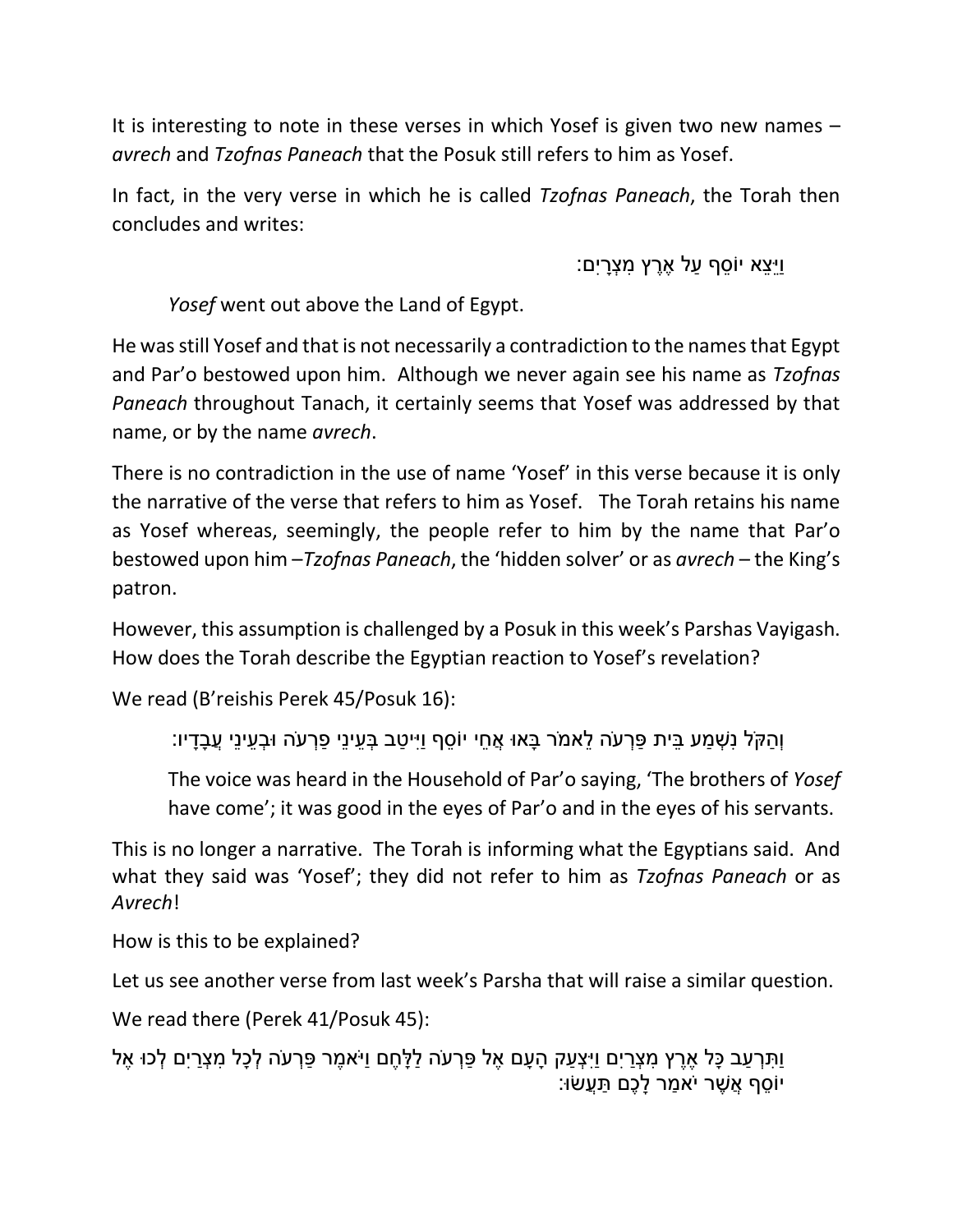The entire Land of Egypt suffered from the famine and the people cried to Par'o for bread; Par'o said to all of Egypt, 'Go to Yosef; that which he will say to you, do.'

Again, this is not a narrative. The Torah is telling us what Par'o said to the people and what he said was that it was *Yosef* with whom they need to talk. He didn't say *Tzofnas Paneach* and he didn't say *Avrech*.

Furthermore, towards the end of Parshas Miketz when the brothers bring Binyamin for their second journey to Egypt, we read of the dinner that was prepared for them in the House of Yosef (Perek 43/P'sukim 32-33).

```
וַיִּשׂימוּ לֹוֹ לְבִדּוֹ וְלַהֶם לְבִדּם וְלֹמַצְרים האֹכָלים אתּוֹ לְבִדֵּם כִּי לֹא יוּכְלוּן המַצְרים לֵאֱכֹל אֶת
                                                              ָהַעֲבָרִים לֶחֶם כִּי תוֹעֱבָה הוא לְמִצְרַיִּם:
```
They sat Yosef by himself and the brothers by themselves – and the Egyptians who were eating with him – by themselves - because the Egyptians were unable to eat bread with the Hebrews because it was an abomination for Egypt.

Rashi explains:

```
כי תועבה הוא - דבר שנאוי הוא למצרים לאכול את העברים, ואונקלוס נתן טעם 
                                                           לדבר:
```
*Because it was an abomination* – It was hateful for Egypt to eat with the Hebrews. Onkelos explains the reason.

We read in *Targum Onkelos* there:

```
ושויאו ליה בלחודוהי ולהון בלחודיהון ולמצראי דאכלין עמיה בלחודיהון ארי לא יכלין 
מצראי למיכל עם עבראי לחמא ארי בעירא דמצראי דחלין ליה עבראי אכלין:
```
They placed him by himself and them by themselves and the Egyptians, who were eating with him, by themselves because the Egyptians were unable to eat with the Hebrews because the Egyptian cattle which were their gods – the Hebrews ate them.

Let us see the next Posuk:

וַיֵ ְׁשבו ְל ָפנָיו ַה ְבכֹּר ִּכ ְבכָֹּרתֹו וְ ַה ָצ ִּעיר ִּכ ְצ ִּעָרתֹו וַיִּ ְת ְמהו ָה ֲאנָ ִּׁשים ִּאיׁש ֶאל ֵר ֵעהו:

They sat before Yosef, the first-born according to his first-born status and the youngest according to his status as the youngest; and the men shared their puzzlement one with the other.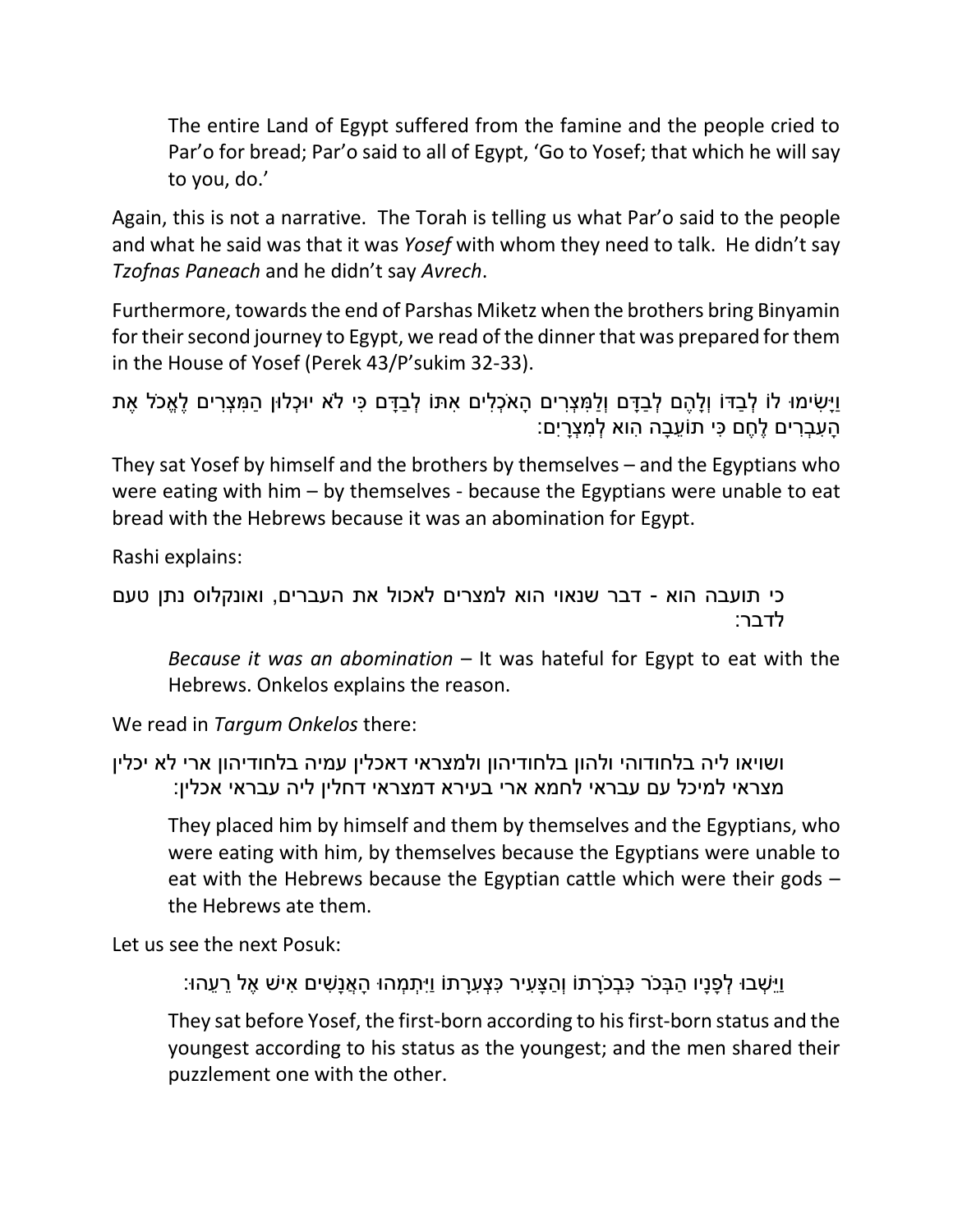Rashi explains:

 $\overline{\phantom{a}}$ 

הבכור כבכורתו - מכה בגביע וקורא ראובן שמעון לוי ויהודה יששכר וזבולון, בני אם אחת, הסבו כסדר הזה שהיא סדר תולדותיכם וכן כולם, כיון שהגיע לבנימין אמר זה אין לו אם ואני אין לי אם ישב אצלי:

*The first-born according to his first-born status* – Yosef tapped his goblet and called: 'Reuven, Shimon, Levi, Yehuda, Yissochor and Zevulun – the sons of one mother – should sit in the order of your birth'; so Yosef did with them all.

When he came to Binyomin, Yosef said, 'This one doesn't have a mother and I do not have a mother – let him sit with me.'

When I first read the first of these two P'sukim I understood that Yosef sat by himself due to his royal position. It was improper for the sons of Yaakov, who were foreigners, and for the Egyptians, who were not royalty, to sit with the Viceroy of Egypt.

I also understood that the separate seating arrangement was so that the Egyptians and B'nei Yaakov would not eat together and that the separate seating was completely unrelated to Yosef.

However once Binyamin was invited to sit with Yosef both of the above assumptions are assailed. If it was improper for the Egyptians to sit with the Viceroy, certainly no foreigner should have such an opportunity.

If it was a grave affront to Egyptian sensitivities to sit with a Hebrew, why weren't the Egyptians offended by the table shared by their ruler and a Hebrew?

In order to develop a unified approach to respond to these issues, let us look at an additional source.

We read the opening verses of Parshas Voeschanan in Sefer D'vorim (Perek 3/P'sukim 23-25):

וָאֶתְחַנַּן אֶל ה' בָּעֵת הַהִוא לֵאמֹר: אֲ...דֹנָי ה<sup>י2</sup> אַתָּה הַחִלּוֹתָ לְהַרְאוֹת אֶת עַבְדְּךָ אֶת ָגְּדָלְךָ וְאֶת יַדְךָ הַחֲזַקָה אֲשֶׁר מִי אֶל בַּשָּׁמַיִם וּבַארֵץ אֲשֶׁר יַעֲשֶׂה כְמַעֲשֶׂיךָ וְכָגְבוּרֹתֵך ָאֵעְבָּרָה נַּא וְאֵרְאֵה אֶת הַאֲרֵץ הַטּוֹבָה אֲשֶׁר בְּעֶבֶר הַיַּרְדֶּן הַהַר הַטּוֹב הַזֶּה וְהַלְּבָנֹן:

I Moshe supplicated to Hashem at that time saying. My Master E…lokim, You have begun to show Your servant Your greatness and Your strong hand; Who

<sup>&</sup>lt;sup>2</sup> This word is written with the letters of the *Shem HaMeforash* and is read E…lokim.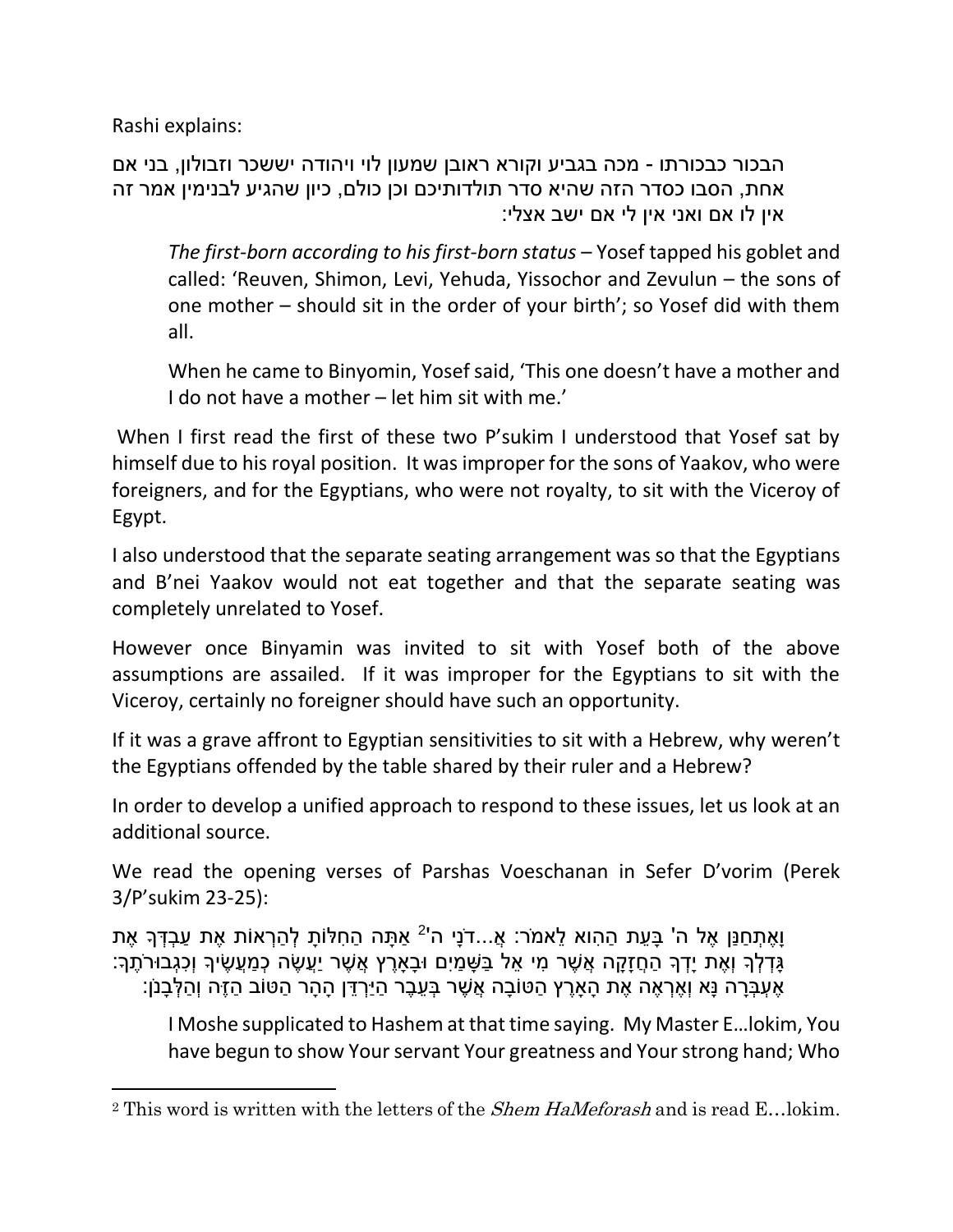is mighty in the Heavens and on the land who can act like Your acts and Your might? Please let me pass and I will see the good land that is on the other side of the Jordan River, this good mountain and the *Levonon*.

What was ההיא בעת, that particular time that Moshe thought would be appropriate to make this request for Hashem to relent from His decree that Moshe Rabbenu would not enter into Eretz Yisroel?

Among the numerous responses to that question, we find one in Midrash D'vorim Rabba (Parshata 2/8).

In order to fully understand the Midrash, we need to review some preparatory verses.

As his death approached, Yosef gave very clear instructions as we read in the penultimate verse of Sefer B'reishis in Parshas Vayechi (Perek 50/Posuk 25):

ַוַיַּשְׁבַּע יוֹסֵף אֶת בְּנֵי יִשְׂרַאֵל לֵאמֹר פָּקֹד יִפְקֹד אֱ...ל'קים אֶתְכֶם וְהַעֱלְתֶם אֶת עַצְמֹתַי ִּמֶזה:

Yosef imposed an oath upon B'nei Yisroel saying, 'G-d will certainly remember you and you should take up my bones from this place [Egypt].

In Parshas B'shalach (Sh'mos Perek 13/Posuk 19) we read:

ֿוִיּקּח מֹשֶׁה אֶת עצָמוֹת יוֹסף עִמּוֹ כּי השָׁבּע הַשָּׁבִּיע אֶת בְּנֵי יִשְׂראל לאמֹר פּקֹד יִפְקֹד ֹאֵ...ל'קים אֶתְכֶם וְהַעֲלִיתֶם אֶת עַצְמֹתַי מְזֶה אִתְּכֶם:

Moshe took the bones of Yosef with him because Yosef explicitly imposed an oath upon B'nei Yisroel saying, 'G-d will certainly remember you and you should take up my bones from this place with you.'

The Midrash Halachah *d'Rabi Shimon bar Yochai* on this Posuk offers the praise that was certainly due to Moshe Rabbenu for this undertaking:

ויקח משה את עצמות יוסף עמו בוא וראה כמה חביבות מצות על משה רבינו שכל ישראל עסיקין בבזה של מצרים ומשה עסוק במצוה ועליו הוא אומר חכם לב יקח :מצות (משלי י/ח<sup>3</sup>)

 $\overline{\phantom{a}}$ 

ָחֲכם לב יִקּח מִצָּוֹת וֶאֵוִיל שְׂפַתִּים יִלְּבט: The wise at heart take Mitzvos; the evil one's lips weary.

<sup>3</sup> The entire verse reads: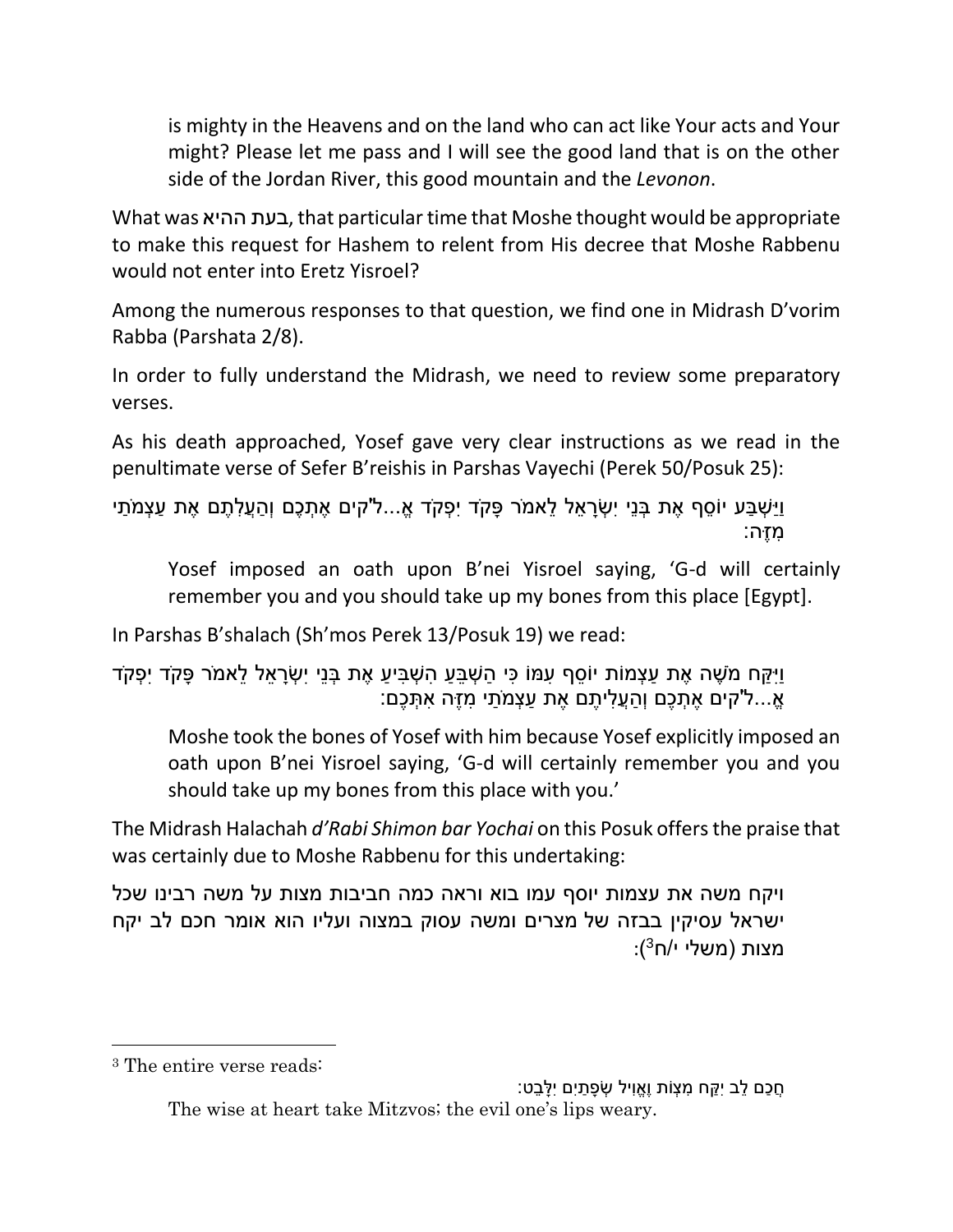*Moshe took the bones of Yosef with him –* come and see how much Mitzvos were beloved to Moshe Rabbenu. When all of Israel were involved in taking the spoils of Egypt and Moshe was involved in a Mitzvah. About Moshe it says, 'The wise of heart will take a mitzvah.'

We can now see the Midrash D'vorim Rabbah:

אמר רב לוי אמר לפניו רבונו של עולם עצמותיו של יוסף נכנסו לארץ ואני איני נכנס לארץ אמר לו הקדוש ברוך הוא מי שהודה בארצו נקבר בארצו ומי שלא הודה בארצו אינו נקבר בארצו, יוסף הודה בארצו מנין גבירתו אומרת (בראשית לט/יד<sup>4</sup>) ראו הביא לנו איש עברי וגו' ולא כפר אלא (שם /בראשית/ מ/טו<sup>5</sup>) גנב גנבתי מארץ העברים נקבר בארצו מנין שנאמר (יהושע כד/לב<sup>6</sup>) ואת עצמות יוסף אשר העלו מארץ מצרים קברו בשכם את שלא הודית בארצך אין אתה נקבר בארצך כיצד בנות יתרו אומרות (שמות ב/יט<sup>7</sup>) איש מצרי הצילנו מיד הרועים והוא שומע ושותק לפיכך לא נקבר בארצו.

<sup>4</sup> The entire verse reads:

 $\overline{\phantom{a}}$ 

וַתְּקְרָא לְאַנְשֵׁי בֵיתָהּ וַתֹּאמֶר לָהֶם לֵאמֹר רְאוּ הֵבִיא לָנוּ אִישׁ עִבְרִי לְצַחֶק בָּנוּ בָּא אֵלַי לְשִׁכַּב עִמִּי וָאֶקְ רָ א בְקֹול גָדֹול:

She called to the people of her household and she said to them, 'see, he brought to us a Hebrew man to mock us; he came to me to lay with me and I called in a loud voice.'

<sup>5</sup> The entire verse reads:

ַּכִּי גִנֹּב גַּנַּבְתּי מַאֶרץ העברים וְגם פֹּה לֹא עשׂיתי מַאוּמה כּי שׂמוּ אֹתי בּבּוֹר: Because I was stolen away from the land of the Hebrews and also here I did nothing [wrong] and they placed me in the pit.

<sup>6</sup> The entire verse reads:

ואת עצמוֹת יוֹסף אשׁר העלו ִבנִי יִשׂראל ממצרים קברוּ בשׁכם בַּחלקת הַשׂדה אשׁר קנה יעקֹב ָמֵאֶת בְּנֵי חֲמוֹר אֲבִי שִׁכֶּם בְּמֵאַה קִשִּׂיטָה וַיִּהִיוּ לְבְנֵי יוֹסֵף לְנַחֲלָה: And the bones of Yosef that B'nei Yisroel brought up from Egypt, they buried in Shechem, in the plot of land that Yaakov bought from the children of Chamor, the father of Shechem for 100 k'sita; they because the inheritance of the children of Yosef.

<sup>7</sup> The entire verse reads:

וַתֹּא ַמ ְרןָ ִּאיׁש ִּמ ְצ ִּרי ִּה ִּצי ָלנו ִּמיַד ָהרֹּ ִּעים וְ ַגם ָּדֹלה ָד ָלה ָלנו וַיַ ְׁש ְק ֶאת ַהצֹּאן: The daughters of Yisro said, 'an Egyptian man saved us from the hand of the shepherds and he also strenuously drew [water] for us and he gave the sheep to drink.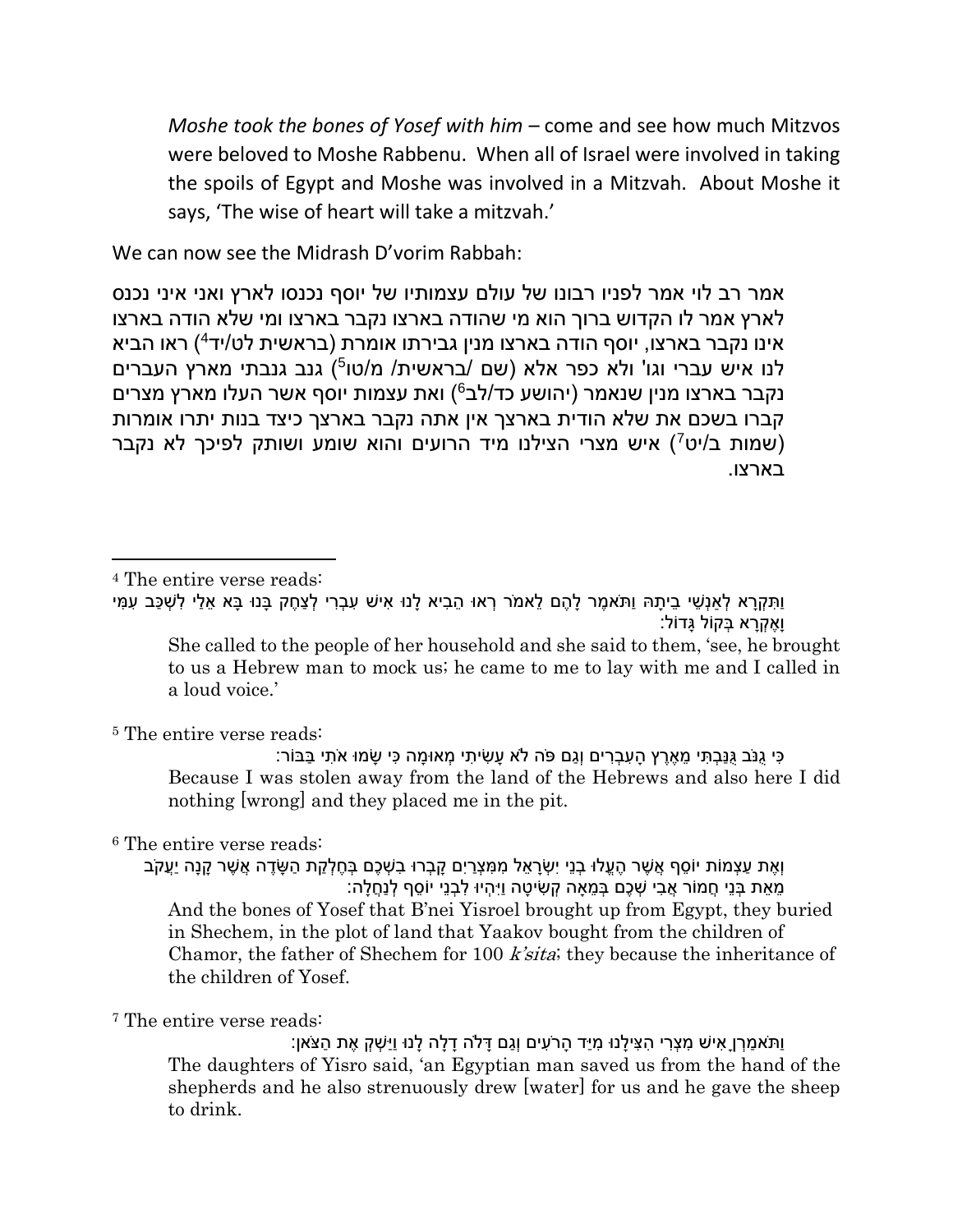Rav Levi said, 'Moshe said before Hashem, "Master of the World, how can it be that the bones of Yosef entered into the Land of Israel and I cannot enter into the Land?"

Hashem replied to him. 'The one who acknowledged his land is buried in his land. The one who did not acknowledge his land is not buried in his land.'

From where do we know that Yosef acknowledged his land? His master's wife says, 'Look, he brought to us a Hebrew'. Yosef did not deny that. Rather he said, 'I was stolen from the Land of the Hebrews'. From where do we know that Yosef was buried in his land? The verse says, 'The bones of Yosef that they brought up from the Land of Egypt – they buried in Shechem.'

Hashem said, 'You Moshe who did not acknowledge your land, you are not buried in your land. How is it that the daughters of Yisro said, "An Egyptian man saved us from the shepherds" and Moshe hears and is silent?'

Therefore Moshe was not buried in his land.

The Meforshim and Midrashim explain the justification for Moshe's appearance as an Egyptian and defend him.

Nonetheless, Yosef is cited as a unique example of one who carried his 'Jewishness' visibly and proudly.

If we take this badge of honor that was presented to Yosef we will expect it to signify his consistent quality of behavior, not just a one-time praiseworthy act.

Being that so, we are now able to understand the commentary of Chasam Sofer ('Al HaTorah 5596 d.h. *Vayikro*).

Chasam Sofer reminds us to read the verse in which Par'o gives Yosef a name once again:

וַיִּקְרָא פַרְעֹה שֵׁם יוֹסֵף צָפְנַת פַּעְנֵחַ וַיִּתֶּן לֹוֹ אֶת אַסְנַת בַּת פּוֹטִי פֶרַע כֹּהֶן אֹן לְאִשָּׁה וַיֵ ֵצא יֹו ֵסף ַעל ֶאֶרץ ִּמ ְצָריִּם:

Par'o called the name of Yosef *Tzofnas Paneach* and he gave him Osnas the daughter of Poti Pera the priest of *On* for a wife; Yosef went out above the Land of Egypt.

In the very verse that tells us that *Par'o*, King of Egypt, changed Yosef's name, the Torah writes descriptively that it was *Yosef* who went out in Egypt.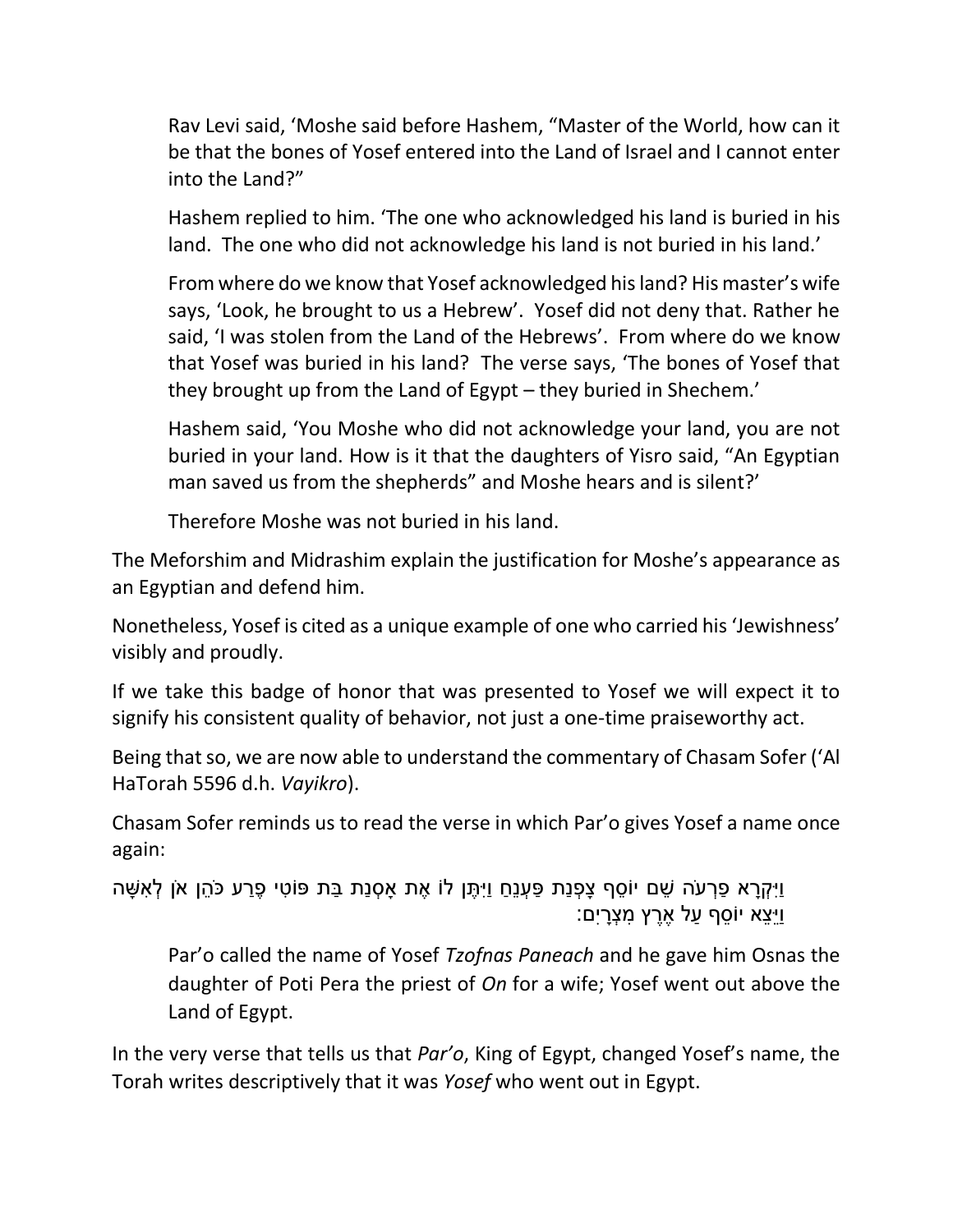This is how Chasam Sofer expresses it there:

אף על פי שפרעה שינה שמו צפנת פענח מכל מקום הוא לא שינה. ויצא יוסף על ארץ מצרים – בשם יוסף ולא בשם שנתן לו פרעה.

Even though Par'o changed his name to *Tzofnas Paneach*, nevertheless *Yosef* didn't change his name. When he went out in Egypt – he went with the name Yosef, not the name that Par'o gave him.

In his *Oznaim LaTorah* on this Posuk, Rav Zalman Sorotzkin ZT"L notes that we only find the term *Tzofnas Paneach* one time in the Torah, in our verse. This teaches, he writes:

שיוסף לא השתמש בו, רק בשמו העברי.

Yosef did not use the name Par'o gave. He only used his Hebrew name<sup>8</sup>.

This interpretation gives added strength to that which we will in Parshas Sh'mos, at its beginning (Perek 1/Posuk 5):

```
ֿוַיְהִי כַּל נֵפֵשׁ יֹּצְאֵי יֵרֶךְ יַעֲקֹב שְׁבָעִים נַפֵּשׁ וְיוֹסֵף הַיַה בְמִצְרַיִם:
```
And all the people, those who came from the side of Yaakov were seventy souls; Yosef was in Egypt.

Rashi writes:

 $\overline{\phantom{a}}$ 

ויוסף היה במצרים - והלא הוא ובניו היו בכלל שבעים, ומה בא ללמדנו, וכי לא היינו יודעים שהוא היה במצרים, אלא להודיעך צדקתו של יוסף, הוא יוסף הרועה את צאן אביו, הוא יוסף שהיה במצרים ונעשה מלך ועומד בצדקו:

*Yosef was in Egypt*- Were not he and his sons among the seventy? [Why is he listed separately?] Furthermore, what does this phrase come to teach?

Yosef was appointed to a high political office and the King wanted him to Egyptianize his name and Yosef withstood that demand.

<sup>8</sup> Rav Sorotzkin continues that this verse serves as a מגולה תוכחה, an open rebuke, to those who use a name other than a Hebrew one.

He cites individuals who began using a non-Jewish name when they received an official government appointment or office and it was no longer 'appropriate' to use their Hebrew name.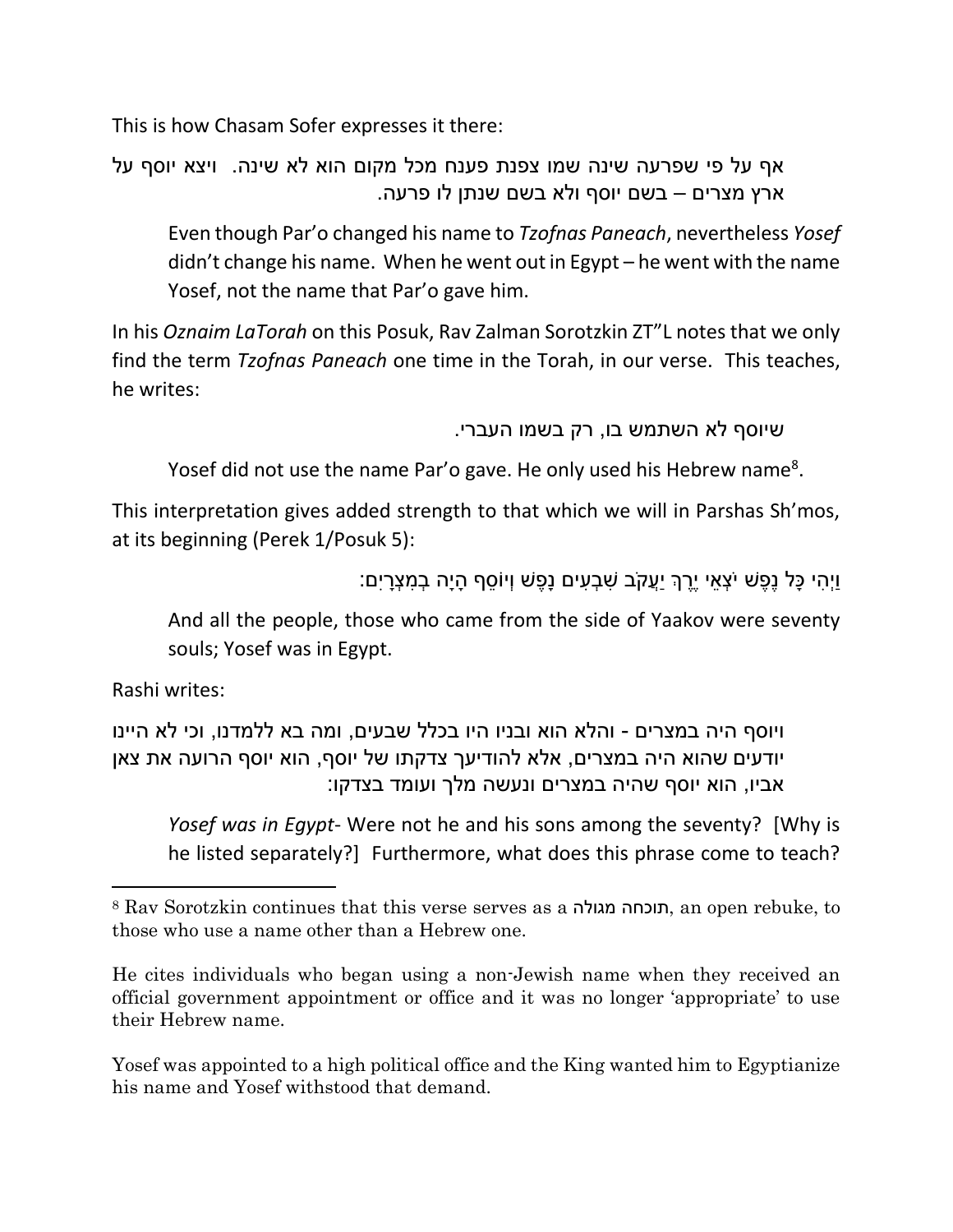Do we not know that Yosef was in Egypt? But, this phrase comes to tell you the righteousness of Yosef. The Yosef who was in his father's house, shepherding his father's sheep, was the same Yosef when he was in Egypt and became king. He remained steadfast in his righteousness.

We know that one of the reasons that our ancestors deserved to be redeemed from Egypt was the fact that they preserved their Hebrew names and did not take on Egyptian ones.

The Midrash Halachah Mechilta D'rabi Yishmael (Parshas Bo Masseches D'Pischa, Parshata 5) teaches:

ומנין שלא שנו שמם כשם שמייחסן בירידתן שנאמר ראובן שמעון לוי ויהודה )שמות א/ב) כך מייחסן בעלייתן ראובן שמעון לוי ואו' ויתילדו על משפחותם לבית אבותם וגו' (במדבר א/יח<sup>9</sup>) ואו' המלאך הגאל אותי מכל רע יברך את הנערים ויקרא בהם (10טן 10טן (בראשית מח/טז

From where do we know that they did not change their names in Egypt? The answer is that the Torah relates to their names when left Egypt in the same way that it does when they went down to Egypt. When they went down to Egypt we read, 'Reuven, Shimon, Levi and Yehuda.'

When they went up from Egypt we read 'Reuven, Shimon, Levi' and it says 'they showed the births of their children according to their fathers' house.'

 $\overline{a}$ 

<sup>9</sup> The entire verse reads:

וְאֶת כָּל הַעֲדָה הַקְהִילוּ בָּאֶחַד לַחֹדֵשׁ הַשָּׁנִי וַיִּתְיַלְדוּ עַל מִשְׁפְּחֹתֵם לְבֵית אֲבֹתַם בְּמְסְפָּר שֶׁמוֹת מְבֵן ַעֲשָׂרים שַׁנַה ומַעַלה לְגִלְגָּלֹתִם: They gathered the entire congregation on the first day of the second month and

they showed the births of their children according to the House of their Father according to the number of names from the age of twenty and above, according to each person.

<sup>10</sup> The entire verse reads: ַהַמַּלְאָךְ הַגֹּאֵל אֹתִי מִכָּל רָע יְבָרֵךְ אֶת הַנְּעָרִים וְיִקְרֵא בָהֶם שְׁמִי וְשֵׁם אֲבֹתַי אַבְרָהָם וְיִצְחָק וְיִדְגּוּ לָרֹב ַ בְּקֶרֶב הָארֶץ: The angel that has redeemed me from all that is bad, he should bless the lads

and call upon them my name and the names of my fathers, Avraham and Yitzchak' and they should increase many times in the midst of the land.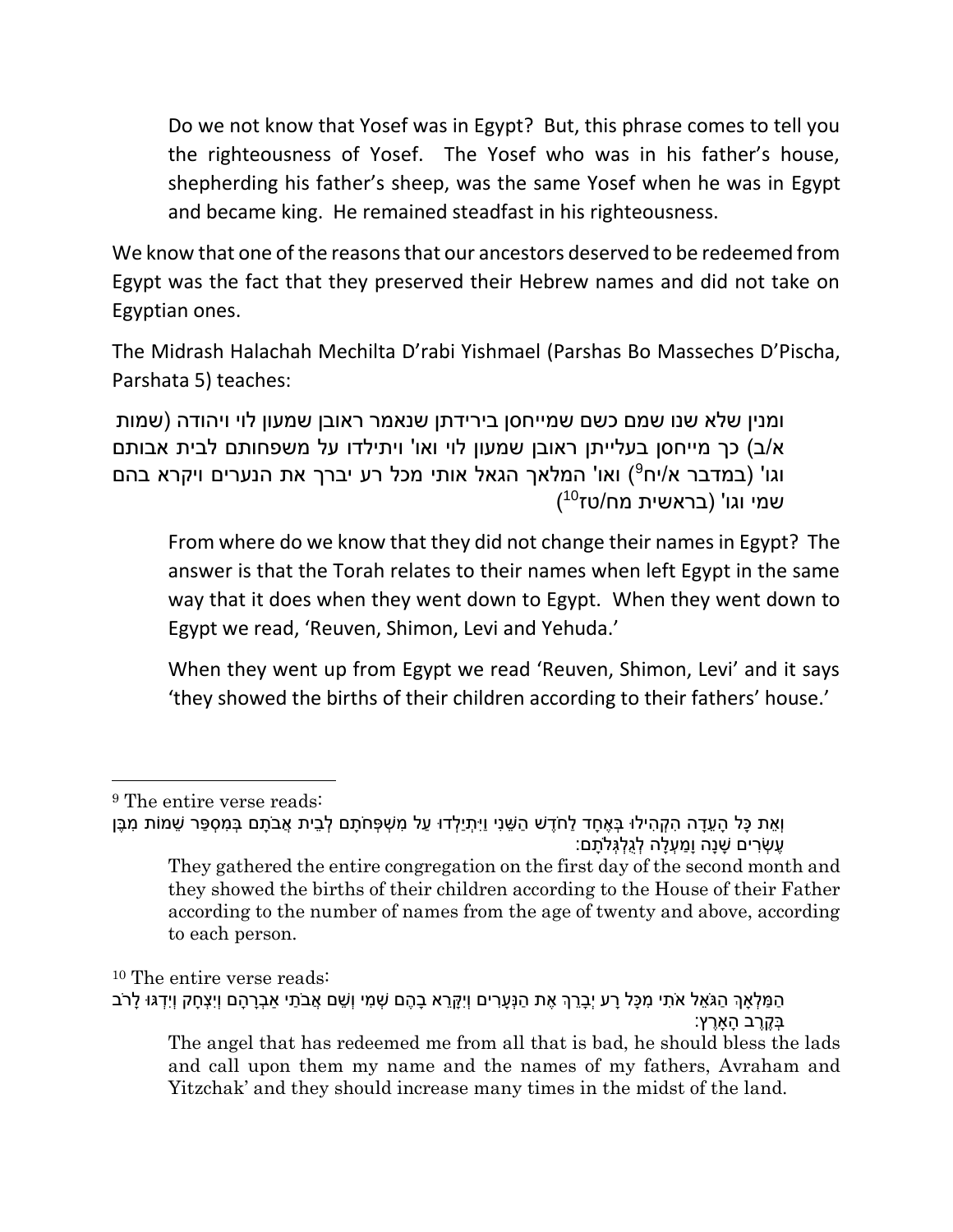And it says, 'The angel that redeemed me, he should bless the lads and call them by my name'.

Yosef set the example and B'nei Yisroel followed $^{11}$ .

According to this explanation, one might ask, why didn't Yosef's brother hear the name Yosef and thus reveal the secret? Although there are many possible scenarios that would explain this phenomenon, the reason that the brothers did not hear that he was called Yosef is most likely that which we learned at the very outset of this tragic affair that began with Yosef's sale.

We read in Parshas Vayeshev (Perek 37/Posuk 14):

וַיֹּא ֶמר לֹו ֶלְך נָא ְר ֵאה ֶאת ְׁשלֹום ַא ֶחיָך וְ ֶאת ְׁשלֹום ַהצֹּאן וֲַה ִּׁש ֵבנִּי ָּד ָבר וַיִּ ְׁש ָל ֵחהו ֵמ ֵע ֶמק ֶח ְברֹון וַיָבֹּא ְׁש ֶכ ָמה:

Yaakov said to Yosef, 'Go please and see the welfare of your brothers and the welfare of the sheep and reply to me; Yaakov sent Yosef from the Valley of Chevron and Yosef came to Shechem.

Rashi writes:

 $\overline{\phantom{a}}$ 

מעמק חברון - והלא חברון בהר, שנאמר (במדבר יג/כב<sup>12</sup>) ויעלו בנגב ויבא עד חברון, אלא מעצה עמוקה של אותו צדיק הקבור בחברון, לקיים מה שנאמר לאברהם בין הבתרים (לעיל טו/יג<sup>13</sup>) כי גר יהיה זרעך:

<sup>12</sup> The entire verse reads:

וַיָּעֲלוּ בַנֶּגֶב וַיָּבֹא עַד חֶבְרוֹן וְשָׁם אֲחִימַן שֵׁשַׁי וְתַלְמַי יְלִידֵי הָעֲנָק וְחֶבְרוֹן שֶׁבַע שָׁנִים נִבְנְתָה לִפְנֵי צֹעַן ָמצרים:

<sup>&</sup>lt;sup>11</sup> It would thus follow that *Avrech*, if it is a name that was given to Yosef by the people, was only a nickname. It was the name the people used to refer to Yosef, an honorific. But, certainly it did not come to replace the name that Par'o wished to bestow upon his second-in–command.

They went up in the *Negev* and he came to Chevron; there was Achiman, Sheishai, Talmai, the children of the giant and Chevron was built seven years before Tzoan of Egypt.

<sup>13</sup> The entire verse reads:

<sup>ַ</sup>יִּיֹּאמֶר לְאַבְרָם יָדֹעַ תֵּדַע כִּי גֵר יִהְיֶה זַרְעֲךָ בְּאֶרֶץ לֹא לָהֶם וַעֲבָדוּם וְעִנּוּ אֹתָם אַרְבַּע מֵאוֹת שָׁנָה: Hashem said to Avram, 'You should surely know that your seed will be a stranger in a land that is not theirs and they will enslave them and they will afflict them for 400 years.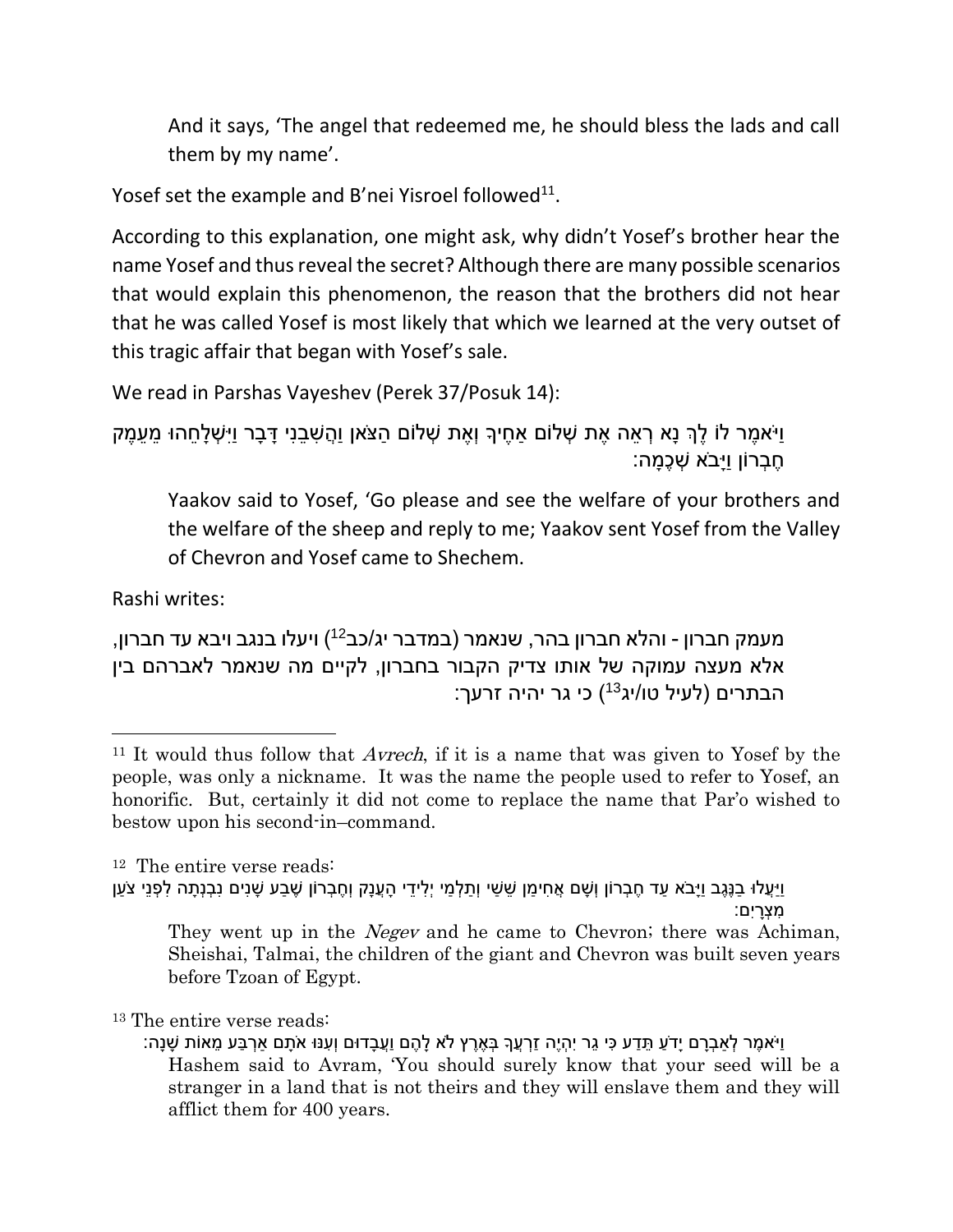*From the Valley of Chevron* – Isn't Chevron on a mountain [and not in a valley )**עמק** ])as it says, "They *went up* in the *Negev* and he came until Chevron"? But the meaning is that Yaakov sent Yosef based on the deep )**עמ**ו**ק** )counsel of that Tzaddik who is buried in Chevron to fulfill that which was said to him, to Avraham, at *Bris Bein HaBsorim*, "Your seed will be a stranger."

That is, the Divine plan was that Yosef should be able to keep his identity hidden from his brothers until the proper time for the revelation of his identity to be revealed arrived.

Evidently, Yosef's determination to preserve his identity as a Hebrew by retaining his name as 'Yosef' persuaded Par'o to desist from Egyptianizing his name. And thus Par'o told the people who came clamoring for bread in their family:

לכו אל יוסף

Go to Yosef,

he said, relinquishing the name of Tzofnas Paneach.

Now we no longer find the sitting arrangements in the Yosef's house to be so puzzling.

The Egyptians who ate with Yosef knew that he was a Hebrew. They knew that he also partook of their deity.

This was certainly not the first time that Egyptians ate in Yosef's house. What would be the reason that such an invitation would have been extended to them precisely at that time?

Rather, Egyptians did dine with the Viceroy but they never ate at the same table with him! They knew that he was a Hebrew.

And, of course, they would not eat at the same table with the other Hebrews who were there – all for the very same reason.

And even if it was strange that Yosef/Tzofnas Paneach 'divined' that Binyomin should sit with him, it wasn't particularly shocking for the Egyptian guests. Yosef and his guests were all Hebrews and they partook of the Egyptian deity together.

*Oznaim L'Torah* here continues the theme that we learned above and writes: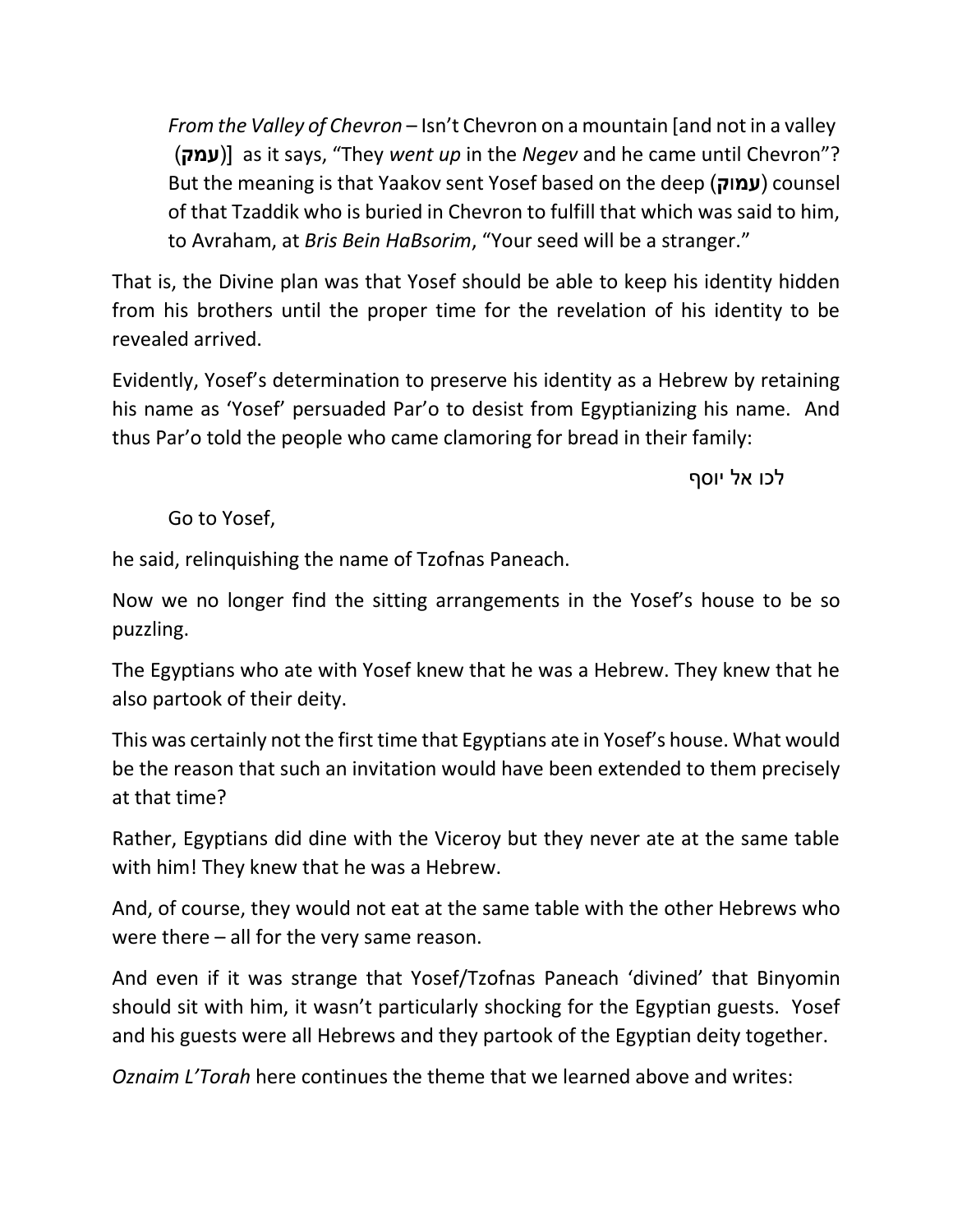עבד כי ימלוך בארץ נוכריה, הוא משתדל להתבולל בעמו החדש ולהדמות אליו בכל דרכיו ונימוסיו, כדי שישכחו מוצאו הנוכרי; אבל יוסף הודה בארצו בבית הסהר ונהג כמנהג העברים אפילו בארמון המלך.

When a slave assumes a role of royalty in a foreign land, he strives to intermingle with his new people and to become similar to them in all of his actions and behaviors so that they will forget his foreign background.

But Yosef acknowledged his land in the prison and behaved in consonance with the Hebrew practice, even in the palace of the king.

And for the same reason we are not surprised at the way they, the Egyptian people, particularly those in the royal households, reacted to the reunion between Yosef and his family.

They said:

וְ ַהקֹּל נִּ ְׁש ַמע ֵבית ַפ ְרעֹּה ֵלאמֹּר ָבאו ֲא ֵחי יֹו ֵסף וַיִּי ַטב ְב ֵעינֵי ַפ ְרעֹּה ו ְב ֵעינֵי ֲע ָבָדיו:

The voice was heard in the Household of Par'o saying, 'The brothers of *Yosef* have come'; it was good in the eyes of Par'o and in the eyes of his servants.

It was the brothers of Yosef who were united with Yosef, not the brothers of Tzofnas Paneach or the brothers of *Avrech*.

He was Yosef. That was his identity and he never forgot it.

This Shabbos Parshas Vayigash 5780 will be a momentous day in Jewish History because the 13<sup>th</sup> Siyum HaShas occurs then – on the 7<sup>th</sup> of Teves.

--------

It is a momentous day for those Talmidei Chachamim who prepared and taught the Shiur daily, day-in and day-out for seven and one-half years.

It is a momentous day for those who learned Daf HaYomi, day-in and day-out for the past seven and one-half years.

For those who completed Shas for the first time this week it may be considered to be an accomplishment that seemed beyond their capabilities.

For those who completed Shas *again*, and enhanced their learning by adding on to what they have done before – more review, learning Tosfos, going to a shiur, etc.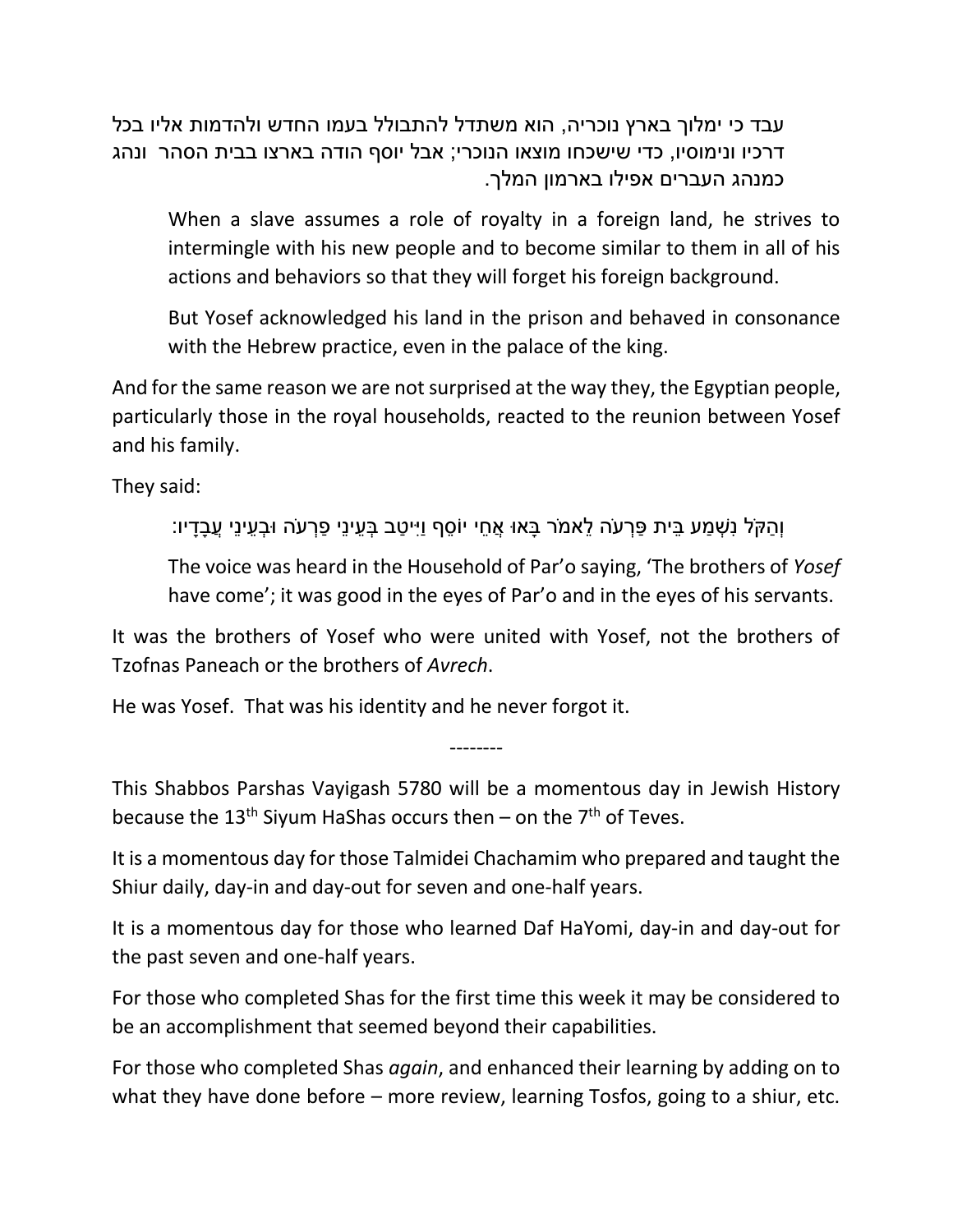then they share the specialness with those who are completing Shas for the first time. This is also a first-time for them.

And the family members who support the learning of their family participants, knowing that the hours may conflict at times and that the dedicated Daf HaYomi learner may prefer to forego non-essential celebrations because his learning is a celebration in and of itself.

And for those who did not participate in the learning or giving support for those who did learn, they, too are beneficiaries of this unique endeavor that is now celebrating its first century.

The merit of Torah learning, be it in Daf HaYomi or in any and every framework of Torah study, is a boon for Klal Yisroel and maybe for the entire world as we bring palpable sanctity into being.

The Chassidishe Sefarim say that we can read the beginning of our Parshas Vayigash and find that it relates to our relationship with G-d.

Let us make our own attempt to do the same:

ויגש אליו יהודה ויאמר בי אדני ידבר נא עבדך באזני אדני ואל יחר אפך בעבדך

*Yehuda*, the Yehudim-the Jewish People, approached Him and said, 'Please my L-ord, may Your servant speak in Your ears and You will not be angry at Your servant.

כי עבדך ערב את הנער מעם אבי לאמר אם לא אביאנו אליך וחטאתי לאבי כל הימים.

Your servant has taken responsibility for the next generation's welfare from our Father telling Him that if we do not bring him to You, we will have sinned to our Father for all time.

The Torah tells us the response:

## ולא יכול להתאפק

*He* could not withhold Himself and He revealed Himself. He exchanged His identity to us from *Tzofnas Paneach*, the Hidden One, and He revealed Himself to us as *Yosef*, as the Posuk (D'vorim Perek 1/Posuk 11) writes: